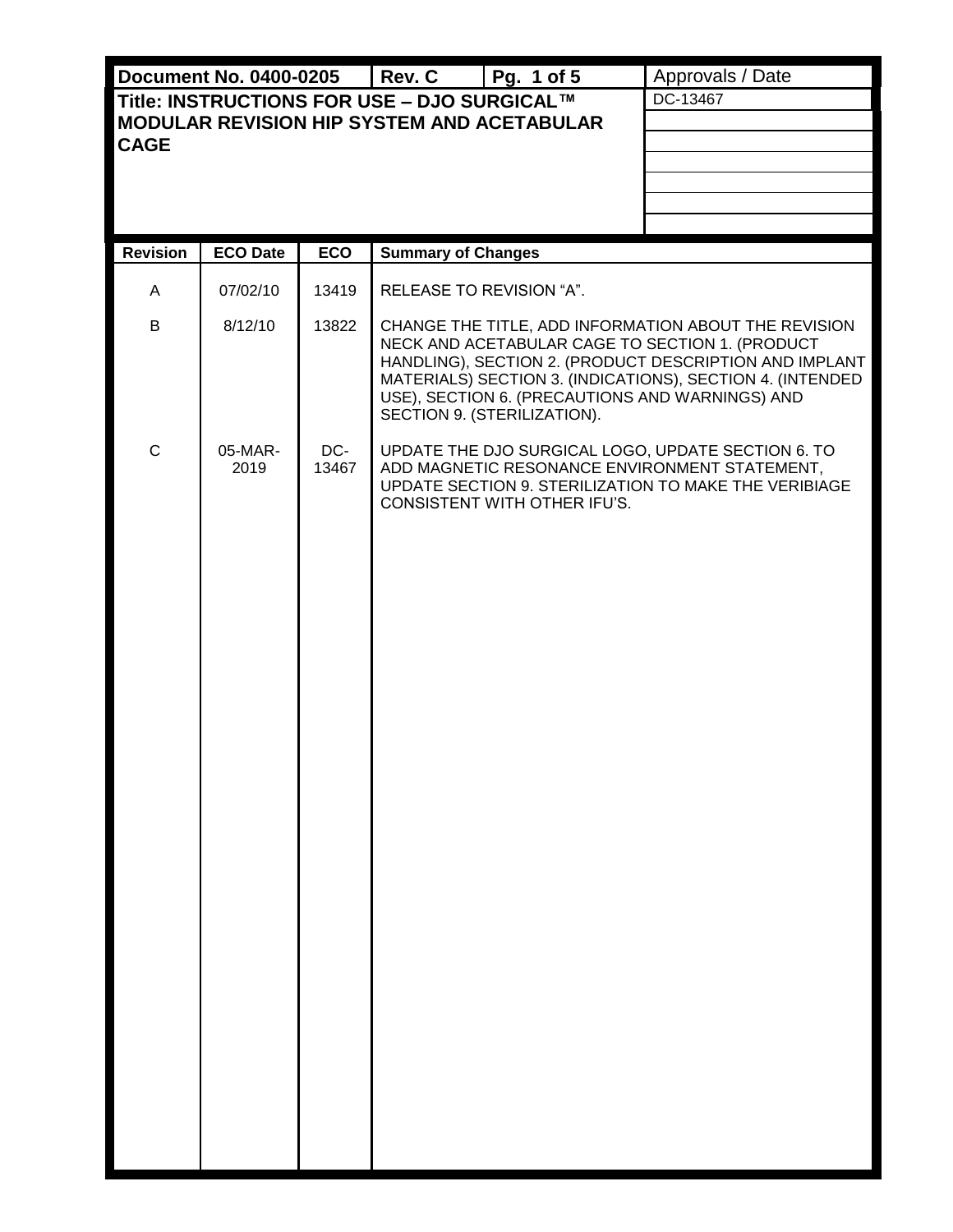# djosurgical



**Encore Medical, L.P. 9800 Metric Blvd. Austin, TX 78758**

0400-0205 Rev. C 2019-03

### **1. Product Handling**

Implants are provided sterile and should always be stored unopened in their respective protective containers. Prior to use, inspect package for damage which may compromise sterility. If packaging has been opened or damaged removing the implant from its packaging, the relevant aseptic instructions must be observed. Protect prosthesis from contact with objects which may damage the surface finish. Inspect each implant prior to use for visual d

### **2. Product Description and Implant Materials**

| Device                                                                                                         | <b>Fixation Method</b><br><b>Material</b> | <b>Applicable Standard</b> |                        |  |
|----------------------------------------------------------------------------------------------------------------|-------------------------------------------|----------------------------|------------------------|--|
| Modular Revision Hip Stem                                                                                      | Cementless                                | Ti6Al4V Titanium allov     | ASTM F1472, ISO 5832/3 |  |
| Modular Revision Neck                                                                                          | Cementless                                | Ti6Al4V Titanium allov     | ASTM F1472, ISO 5832/3 |  |
| Acetabular Cage                                                                                                | Screw                                     | CP Ti6AI4V                 | ASTM F67               |  |
| DJO Surgical™ Modular Revision Hip System can be used with either DJO Surgical™ CoCr or Ceramic femoral heads. |                                           |                            |                        |  |

DJO Surgical™ Acetabular Cages can be used with any DJO Surgical™ UHMWPE acetabular liner

### **3.** Indication

The Modular Revision Hip System is indicated for patients whose bone stock is of poor quality or inadequate for other reconstruction techniques as indicated by deficiencies of the femoral head, neck or portions of the prox revision hip arthroplasty on both un-cemented and cemented femoral implants.

The Acetabular Cage is indicated for use of the Acetabular Plates in reconstruction of the hip joint due to disease, deformity or trauma. The devices are indicated for use in skeletally mature individuals undergoing primar

### **4. Intended Use**

For treatment of patients who are candidates for total hip arthroplasty per the indications for use. While hip replacements are not intended to withstand activity levels and loads of normal healthy bone, they are a means o patients.

### **5. Contraindications**

Joint replacement is contraindicated where there is:

- infection or sepsis;
- insufficient bone quality which may affect the stability of the implant;
- muscular, neurological or vascular deficiencies, which compromise the affected extremity;
- skeletally immature patients and cases where there is a loss of abductor musculature, poor bone stock, poor skin coverage around hip joint which would make the procedure unjustifiable;
- osteomyelitis;
- 
- rapid joint destruction or bone absorption apparent on roentgenogram;<br>● pathological conditions of the acetabulum, which would prevent achieving proper range of motion, appropriate head stability, and/or a wel
- alcoholism or other addictions;
- materials sensitivity;
- loss of ligamentous structures
- high levels of physical activity (e.g. competitive sports, heavy physical labor); pregnancy (contraindicated for Metal on Metal applications only)
- 

### **6. Precautions and Warnings**

- 1) An implant should never be reused. Although the implant may appear undamaged, previous stresses could create imperfections that may lead to mechanical failure. It is advised to utilize new prostheses of current design.<br> Familiarity with, and attention to the surgical technique recommended for this device is imperative for best results. The correct selection as well as the correct seating/placement of the prosthetic implant is extremely im
- possible is recommended. Only DJO Surgical™ Hip System implants, instruments, and trial prostheses should be used.
- 3) Care must be taken to protect mating surfaces (i.e. tapers) and polished bearing surfaces from nicks and scratches which could become the focal point for failure. Contouring or bending of the implant may reduce its serv immediate or eventual failure under load. An implant must not be tampered with, as tampering will adversely affect the performance of the implant.
- 4) Do not implant HA (Hydroxyapatite) coated implants with bone cement.
- 5) To determine the use of the hip stem with the correct femoral head (CoCr or Ceramic), please refer to Section 2.

The Modular Revision Stem has not been evaluated for safety and compatibility in the Magnetic resonance environment. The Modular Revision Stem has not been tested for heating or migration in the Magnetic resonance environm

DJO Surgical<sup>TM</sup> (Hip, Knee, and Shoulder) systems have not been evaluated for safety and compatibility in the magnetic resonance environment. The (Hip, Knee, Shoulder) systems have not been tested for heating or migration

CAUTION: Federal Law (USA) restricts this device to sale by or on the order of a physician.

### **7. Preoperative Planning and Postoperative Care**

Preoperative planning provides essential information regarding the appropriate prosthesis and likely combinations of components. Use instrument trial components for fit verification (where applicable) and extra implant com sizes of the DJO Surgical™ Hip system are available upon request

Accepted surgical practices should be followed for postoperative care. The patient should be made aware of the limitation of total joint reconstruction. Excessive physical activity and trauma affecting the replaced joint h

## **8. Adverse Effects**

- Accelerated wear of the polyethylene articulating surfaces have been reported following total hip replacement. Such wear may be initiated by particles of cement, metal, or other debris which can cause abrasion of the artic wear shortens the useful life of the prosthesis, and leads to early revision surgery to replace the worn prosthetic components.<br>2) Metallosis and osteolysis may be implicated from wear debris associated with the use of ort
- 
- 3) Peripheral neuropathies have been reported following total joint surgery. Subclinical nerve damage occurs more frequently, possibly the result of surgical trauma.
- Metal sensitivity reactions in patients following joint replacement have been rarely reported. Implantation of foreign material in tissues can result in histological reactions involving macrophages and fibroblasts. The cli uncertain, as similar changes may occur as a precursor to, or during the healing process. In some cases, wear debris can initiate the process of histiocytic granuloma formation and consequent osteolysis and loosening of th
- 
- 6) Ring fracture could lead to increased risk of dislocation.
- 7) Implants can loosen or migrate due to trauma or loss of fixation<br>8) Infection can lead to failure of the joint replacement.
- 8) Infection can lead to failure of the joint replacement.<br>9) While rare, fatique fracture of the implant can occur 9) While rare, fatigue fracture of the implant can occur as a result of strenuous activity, improper alignment, or duration of service.<br>10) Fracture of the femur can occur while press-fitting (seating) the femoral stem int
- Fracture of the femur can occur while press-fitting (seating) the femoral stem into the prepared femoral canal

### 11) Allergic reactions.

Intraoperative and early postoperative complications can include:

- 1) acetabular perforation, or fracture;<br>
1) acetabular perforation, or fracture;<br>
2) femoral fracture can occur while see damage to blood vessels; femoral fracture can occur while seating the device:
- 
- 3) damage to blood vessels;<br>4) temporary or permanent n 4) temporary or permanent nerve damage resulting in pain or numbness of the affected limb;<br>5) undesirable shortening or lengthening of the limb;
- 5) undesirable shortening or lengthening of the limb;<br>6) traumatic arthrosis of the hip from intraoperative p
- traumatic arthrosis of the hip from intraoperative positioning of the extremity;
- 7) cardiovascular disorders including venous thrombosis, pulmonary embolism, or myocardial infarction;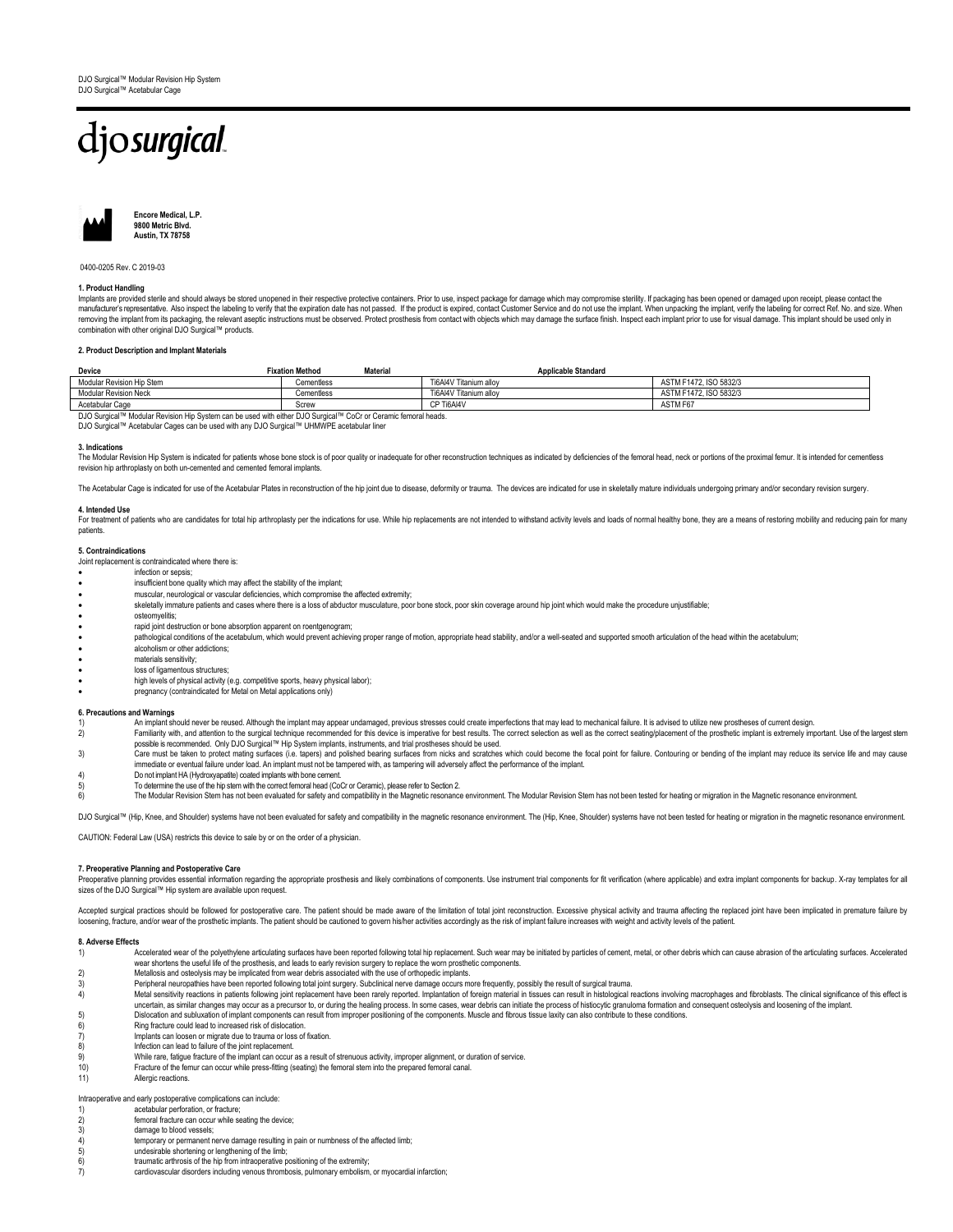### 8) hematoma; 9) delayed wound healing; and,<br>10) infection. infection.

- Late postoperative complications can include:<br>1) avulsion as a result of exces 1) avulsion as a result of excess muscular weakening;<br>2) a mon-union due to inadequate reattachment and/or e
- 
- 2) non-union due to inadequate reattachment and/or early weight bearing;<br>3) aggravated problems of other joints of the affected limb or muscle defici-<br>4) femoral fracture by trauma or excessive loading, particularly in the aggravated problems of other joints of the affected limb or muscle deficiencies;
- 4) femoral fracture by trauma or excessive loading, particularly in the presence of poor bone stock; 5) periarticular calcification or ossification, with or without impediment to joint mobility;
- 5) periarticular calcification or ossification, with or without impediment to joint mobility;<br>6) inadequate range of motion due to improper selection or positioning of components, by impingement, and calcification.
- 

### **9. Sterilization**

Unless opened or damaged, DJO Surgical™ implants are supplied sterile in multiple pouches or barrier blister trays. Upon receipt, check all packaging for punctures or other damage. If packaging is opened or damaged, contact the manufacturer or manufacturer's representative for instructions.

Sterilization is performed by gamma radiation at the minimum dose of 25 kGy to achieve a Sterility Assurance Level (SAL) of 10<sup>6</sup>. Implants are single-use devices. Trials and other instruments are used to determine sizing opened. Should the original sterile package be inadvertently opened or compromised before implantation, the device cannot be implantate. Contact manufacturer or manufacturer's representative for instructions. Do not rester

Instruments are provided nonsterile and should be stored in their original packaging until cleaned and sterilized according to the recommended quidelines found in the DJO Surgical™ Instrumentation Instructions for Use.

WARNING: DO NOT resterilize the Modular Revision Hip System or Acetabular Cage distributed by DJO Surgical™ (Encore Medical, L.P.) if sterile packaging is opened or damaged upon receipt return the implant with respective p **Surgical™ for inspection and disposition.**

**WARNING: Protect all porous coated and polished surfaces. Standard cleaning procedures cannot be relied upon to remove contamination from porous coating.**

DJO Surgical™ has validated sterilization cycle data on file.

### **NOTE: DJO Surgical™ does not recommend Flash or Chemical Sterilization.**

For further information regarding the use of the DJO Surgical™ Hip Systems contact your DJO Surgical™ representative or distributor.

DJO Surgical™ Hip Systems are manufactured by ENCORE MEDICAL, L.P. 9800 Metric Blvd., Austin, TX 78758 USA (Made in the USA)

### An electronic version of the IFU can be located at:

### <http://www.djosurgical.com/IFU>

|                | Single use - do not reuse<br>Zum einmaligen Gebrauch - Nicht zur Wiederverwendung<br>Usage unique - Ne pas réutiliser<br>Para un solo uso, no reutilizar<br>Monouso - Non riutilizzare<br>Για μία χρήση - μην επαναχρησιμοποιείτε<br>Tek kullanımlıktır - tekrar kullanmayın                                                                                                                                                                                                                                                                                                                                                                                                                                                                                                                                                                                                                                  |
|----------------|---------------------------------------------------------------------------------------------------------------------------------------------------------------------------------------------------------------------------------------------------------------------------------------------------------------------------------------------------------------------------------------------------------------------------------------------------------------------------------------------------------------------------------------------------------------------------------------------------------------------------------------------------------------------------------------------------------------------------------------------------------------------------------------------------------------------------------------------------------------------------------------------------------------|
|                | <b>Expiration Date</b><br>Verwendbar bis<br>Date de péremption<br>Fecha de caducidad<br>Data di scadenza<br>Ημερομηνία λήξης<br>Son Kullanma Tarihi                                                                                                                                                                                                                                                                                                                                                                                                                                                                                                                                                                                                                                                                                                                                                           |
|                | Keep Dry<br>Trocken aufbewahren<br>Protéger de l'humidité<br>Mantener seco<br>Tenere all'asciutto<br>Να διατηρείται στεγνό<br>Kuru Muhafaza Edin                                                                                                                                                                                                                                                                                                                                                                                                                                                                                                                                                                                                                                                                                                                                                              |
|                | Store in a cool place: Do not store in environments with the potential for extreme heat or direct sunlight<br>Kühl lagern: Nicht in Umgebungen lagern, in denen starke Hitze oder direkte Sonneneinstrahlung möglich ist<br>Conserver dans un endroit frais : Ne pas conserver dans un environnement potentiellement exposé à une chaleur extrême ou à la lumière solaire<br>directe<br>Almacenar en un lugar fresco: No almacenar en entornos en los que pueda haber calor extremo o exposición directa a la luz solar<br>Conservare in un luogo fresco. Non conservare in ambienti soggetti a calore estremo o esposti alla luce solare diretta<br>Να φυλάσσεται σε δροσερό χώρο: Να μη φυλάσσεται σε περιβάλλοντα με ενδεχόμενο παρουσίας υπερβολικής θερμότητας ή άμεσου ηλιακού φωτός<br>Serin bir yerde saklayın: Aşırı sıcaklık veya doğrudan güneş ışığı alma olasılığı bulunan ortamlarda saklamayın |
|                | Lot number/Batch Code<br>Chargennummer/Chargenbezeichnung<br>Numéro de lot/Code de lot<br>Número de lote/Código de lote<br>Numero di lotto/Codice di partita<br>Αριθμός/κωδικός παρτίδας<br>Lot sayısı/Parti Kodu                                                                                                                                                                                                                                                                                                                                                                                                                                                                                                                                                                                                                                                                                             |
| <b>STERILE</b> | Sterile<br>Steril<br>Stérile<br>Estéril<br>Sterile<br>Στείρο<br>Steril                                                                                                                                                                                                                                                                                                                                                                                                                                                                                                                                                                                                                                                                                                                                                                                                                                        |